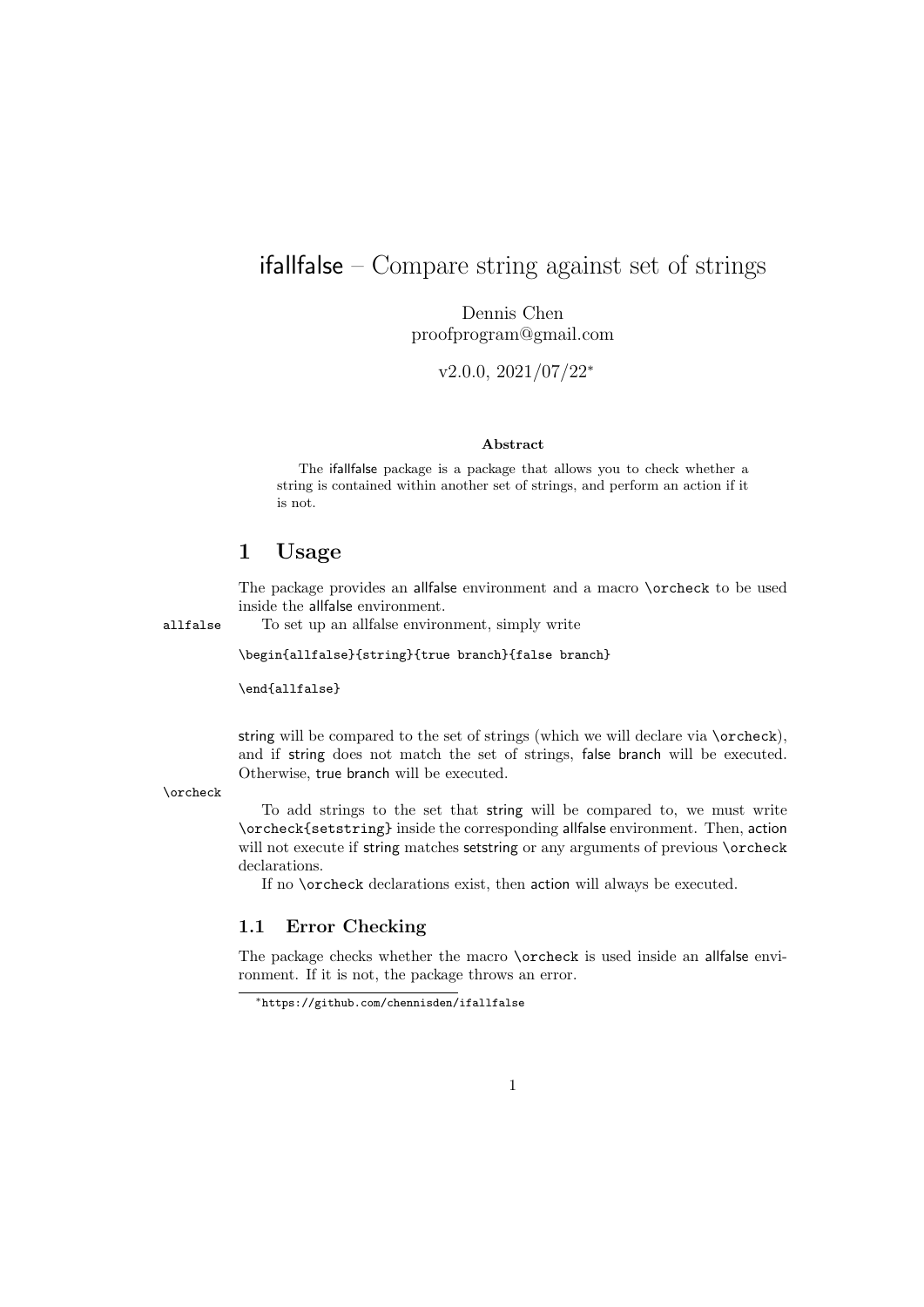### 2 Example

Here is a simple example to demonstrate how allfalse is used.

```
\documentclass{minimal}
\usepackage{ifallfalse}
\begin{document}
```

```
\begin{allfalse}{purple}{}{This color is not red, blue, or green!}
    \orcheck{red}
    \orcheck{blue}
    \orcheck{green}
\end{allfalse}
```
\end{document}

In this case, because purple does not match red, blue, or green, the false branch — which is This color is not red, blue, or green! — will execute at that location inside the document.

## 3 Implementation

These are the implementation details of package allfalse. Because the package is so short, we can explain everything.

allfalse When setting up allfalse, we locally define the \comparedstring macro with the first argument that the environment takes in. This is what will be compared against all the strings passed in through the \orcheck declarations inside the environment.

> Then, we define our body of logic (which we will be adding onto through \orcheck) to just initially consist of the action we would like to perform if \comparedstring matches none of the strings passed in through \orcheck.

> Finally, we execute our logicbody, which will change \ifallfalse@branch to be false if appropriate. Then, the appropriate action will be executed.

```
1 \newenvironment{allfalse}[3]
2 \frac{1}{2}3 \newif\ifallfalse@branch\allfalse@branchtrue%
4 \def\comparedstring{#1}%
5 \def\trueaction{#2}%
6 \def\falseaction{#3}%
7 \def\logicbody{\allfalse@branchfalse}%
8 }
9 {%
10 \logicbody%
11 \ifallfalse@branch
12 \trueaction%
```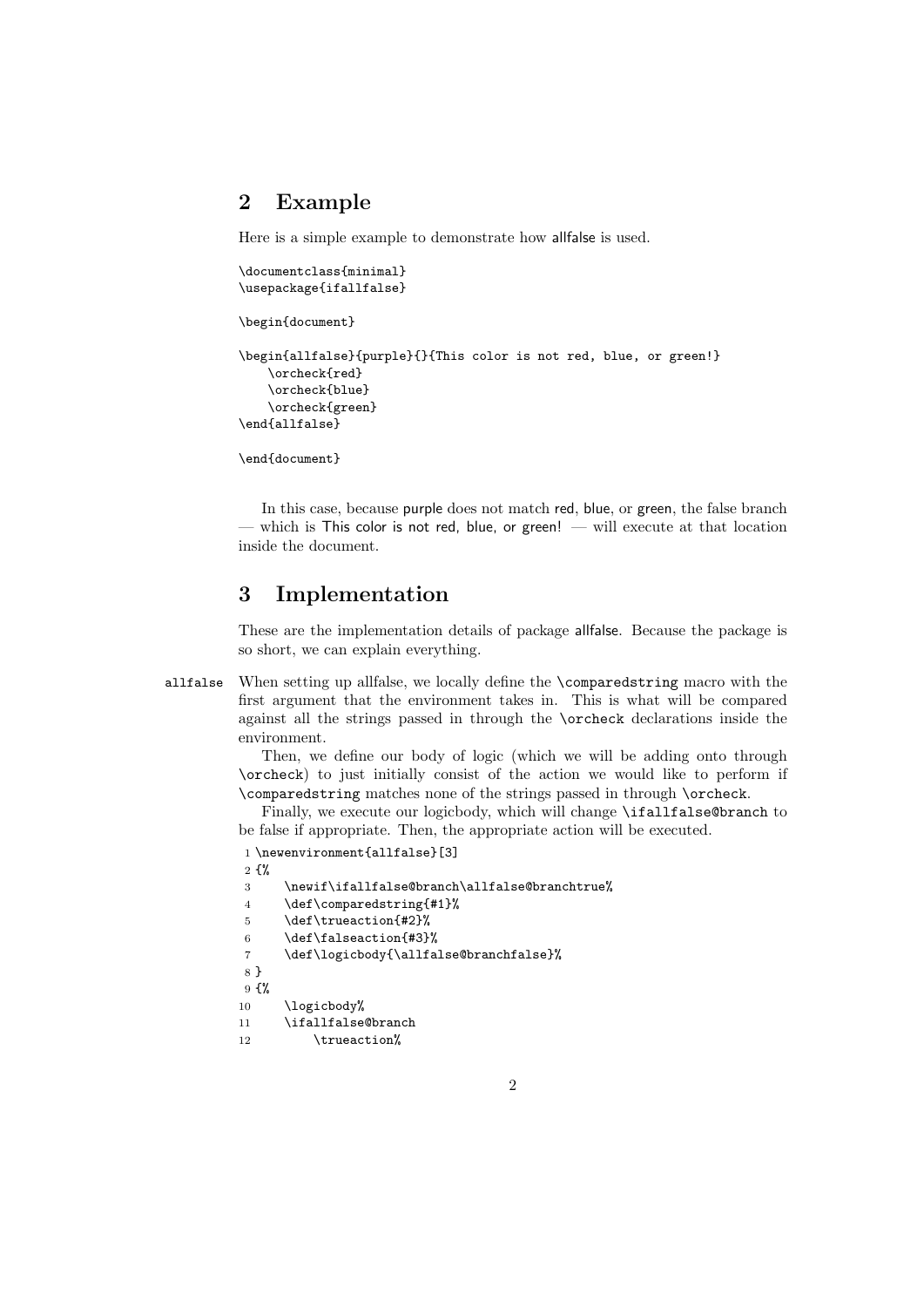```
13 \else
14 \falseaction%
15 \fi
16 }
```
- 
- \orcheck We first save allfalse to a macro so we can use \ifx to compare the current environment name against it. If we can, then we add some following (somewhat convoluted) code to \logicbody. I will explain what each piece of it does, though not in the order the pieces of code appear.
	- \ifx\@currenvir\@allfalsename evaluates to true if the current environment (whose name is saved to the macro \@currenvir) matches the name of \@allfalsename, or allfalse.
	- If it evaluates to false, the package throws an error.
	- The line \pdfstrcmp{\comparedstring}{#1}=0 evaluates to true when put with **\ifnum** if the two arguments passed into **\pdfstrcmp** are equal, because pdfstrcmp compares their lexographical order and returns 0 if the two strings are lexographically equivalent.
	- Thus, we can treat \ifnum\pdfstrcmp{\comparedstring}{#1}=0 as an expression that evaluates to true if \comparedstring and #1 match, and false otherwise.
	- When all is said and done, the logic reduces to something of the form

```
\if\else
\if\else
\ldots \allfalse@branchfalse
\fi\ldots \fi
```
Logically, \allfalse@branchfalse will only execute if all the conditions are false; in other words, it will only execute if \comparedstring does not match any of the strings passed in via \orcheck. This is because each \else branch must execute.

```
17 \newcommand*\@allfalsename{allfalse}
18
19 \newcommand{\orcheck}[1]{
20 \ifx\@currenvir\@allfalsename
21 \protected@edef\logicbody{
22 \ifnum\pdfstrcmp{\comparedstring}{#1}=0\else\logicbody\fi
23 }
24 \else
25 \PackageError{ifallfalse}{
26 \protect\orcheck\space should be nested within the allfalse environment
27 }{}
28 \setminusfi
29 }
```